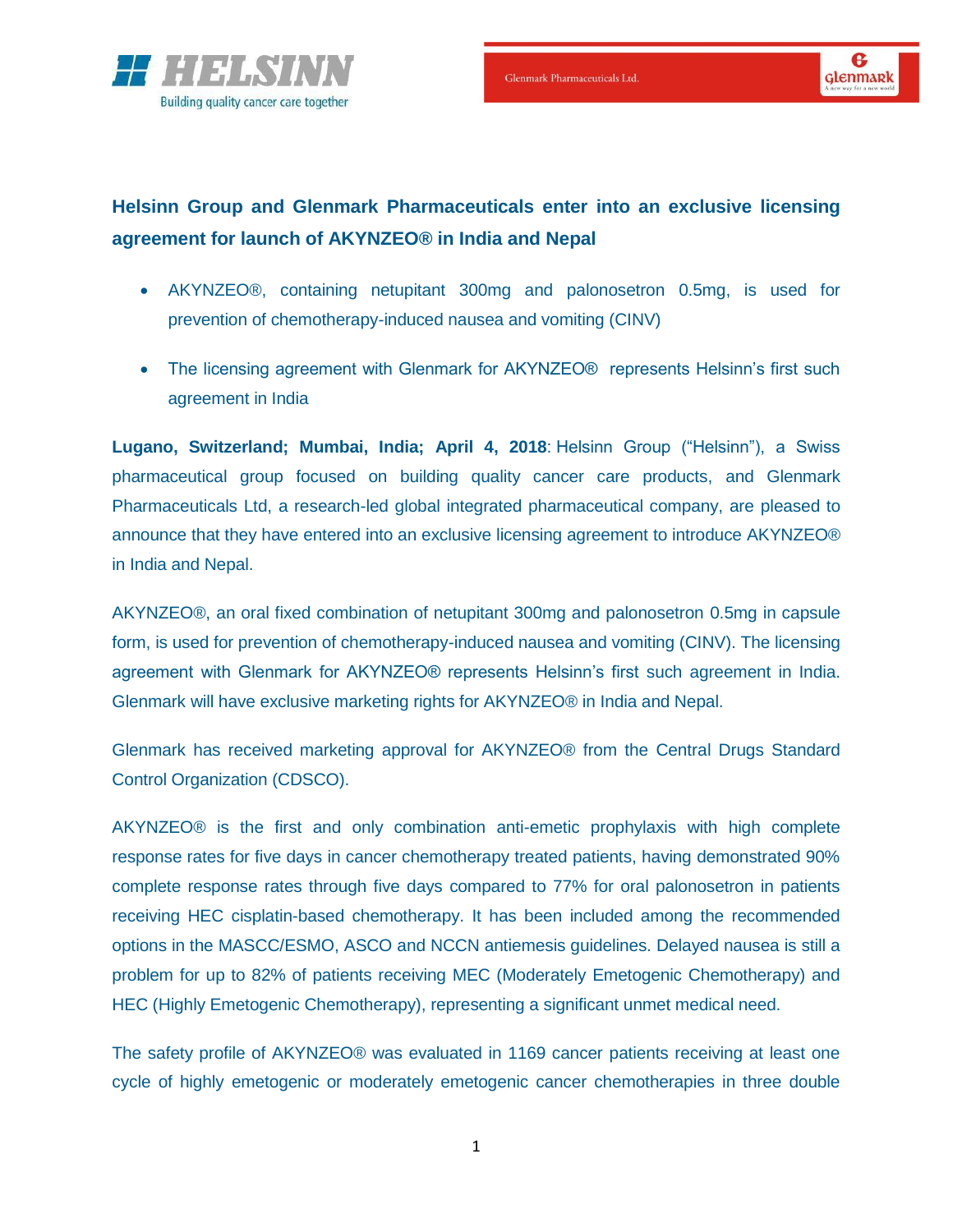

blind, active-controlled studies. Common adverse reactions reported with AKYNZEO® were headache (3.6%), constipation (3.0%) and fatigue (1.2%). None of these events was serious (please refer to SmPC (Summary of Product Characteristics) for Full Safety Information).

AKYNZEO® was developed by Helsinn and it is currently marketed in EU, in the U.S., and several other leading markets of the world.

**Andrea Meoli, Helsinn Group Chief Commercial Officer, commented**: "We are excited to begin our first collaboration agreement in India with our new partner Glenmark Pharmaceuticals. Glenmark's renowned expertise in sales, marketing and distribution in this region will mean that AKYNZEO®, a key anti-emetic product, will be made available to more patients suffering from the side effects of cancer treatment in the important markets of India and Nepal."

"We are happy to partner with Helsinn, a leader in cancer supportive care. AKYNZEO® will help Indian patients undergoing chemotherapy and struggling to manage CINV to address this issue in a much better manner. I am sure the launch of AKYNZEO® will fortify our presence in oncology, which is a key therapeutic focus area for the company," **said Sujesh Vasudevan, President – India Formulations, Middle East and Africa at Glenmark**.

## **About AKYNZEO® (netupitant/palonosetron)**

## **In the EU:**

AKYNZEO® (netupitant 300mg/palonosetron 0.5mg) capsules for oral use was approved in May 2015 in the EU. Akynzeo oral is indicated in the EU for adults for the prevention of acute and delayed nausea and vomiting associated with highly emetogenic cisplatin-based cancer chemotherapy and moderately emetogenic cancer chemotherapy.

For additional information please see the **EU [Summary of Product Characteristics](http://www.ema.europa.eu/docs/en_GB/document_library/EPAR_-_Product_Information/human/003728/WC500188432.pdf)**

Oral NEPA has been recommended by various international antiemetic guidelines: the National Comprehensive Cancer Network (NCCN) antiemetic guidelines, both in Highly Emetogenic Chemotherapy (HEC; inclusive of AC and carboplatin AUC≥4)) and Moderately Emetogenic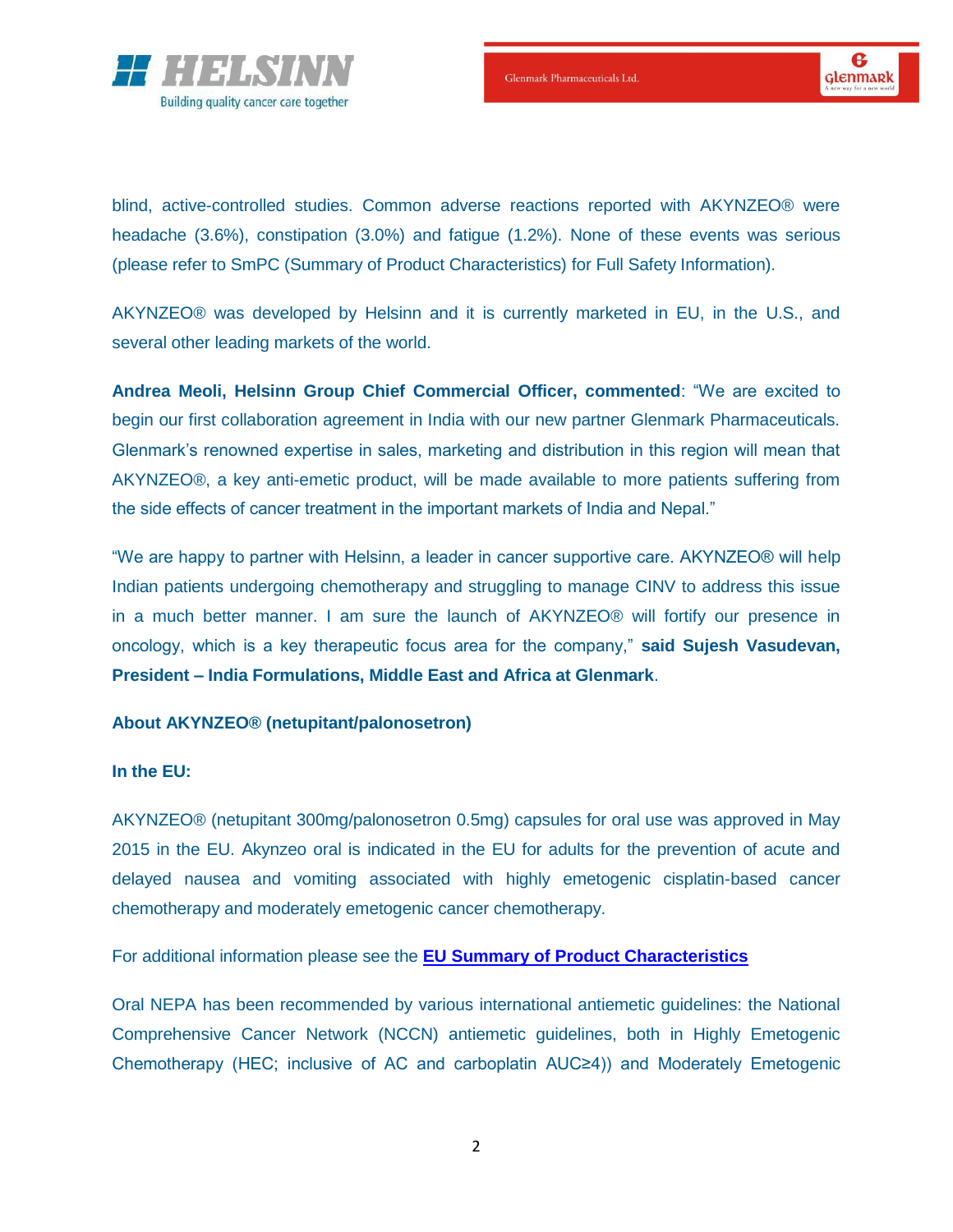

 $\bf{e}$ **Glenmark** 

Chemotherapy (MEC); the American Society for Clinical Oncology (ASCO) guidelines for antiemetics in oncology, in HEC, including AC, and carboplatin (AUC≥4) regimens and the MASCC/ESMO Guidelines in HEC, AC and carboplatin based chemotherapy. Helsinn currently has 20 licensing partners for AKYNZEO® in 167 countries.

#### **About the Helsinn Group:**

Helsinn is a privately owned pharmaceutical group with an extensive portfolio of marketed cancer care products and a robust drug development pipeline. Since 1976, Helsinn has been improving the everyday lives of patients, guided by core family values of respect, integrity and quality. The Group works across pharmaceuticals, biotechnology, medical devices and nutritional supplements and has expertise in research, development, manufacture and the commercialization of therapeutic and supportive care products for cancer, pain and inflammation and gastroenterology. In 2016, Helsinn created the Helsinn Investment Fund to support earlystage investment opportunities in areas of unmet patient need. The company is headquartered in Lugano, Switzerland, with operating subsidiaries in Switzerland, Ireland, the U.S., Monaco, and China, as well as a product presence in approximately 190 countries globally.

To learn more about Helsinn Group please visit [www.helsinn.com](http://www.helsinn.com/) 

#### **About Glenmark Pharmaceuticals Ltd:**

Glenmark Pharmaceuticals Ltd. (GPL) is a research-driven, global, integrated pharmaceutical organization. It is ranked among the top 75 Pharma & Biotech companies of the world in terms of revenue (SCRIP 100 Rankings published in the year 2017). Glenmark is a leading player in the discovery of new molecules both NCEs (new chemical entity) and NBEs (new biological entity). Glenmark has several molecules in various stages of clinical development and is focused in the areas of oncology, dermatology and respiratory.

The company has a significant presence in the branded generics markets across emerging economies including India. Glenmark has 16 manufacturing facilities across five countries and has six R&D centers. The Generics business of Glenmark services the requirements of the US and Western European markets. The API business sells its products in over 80 countries,